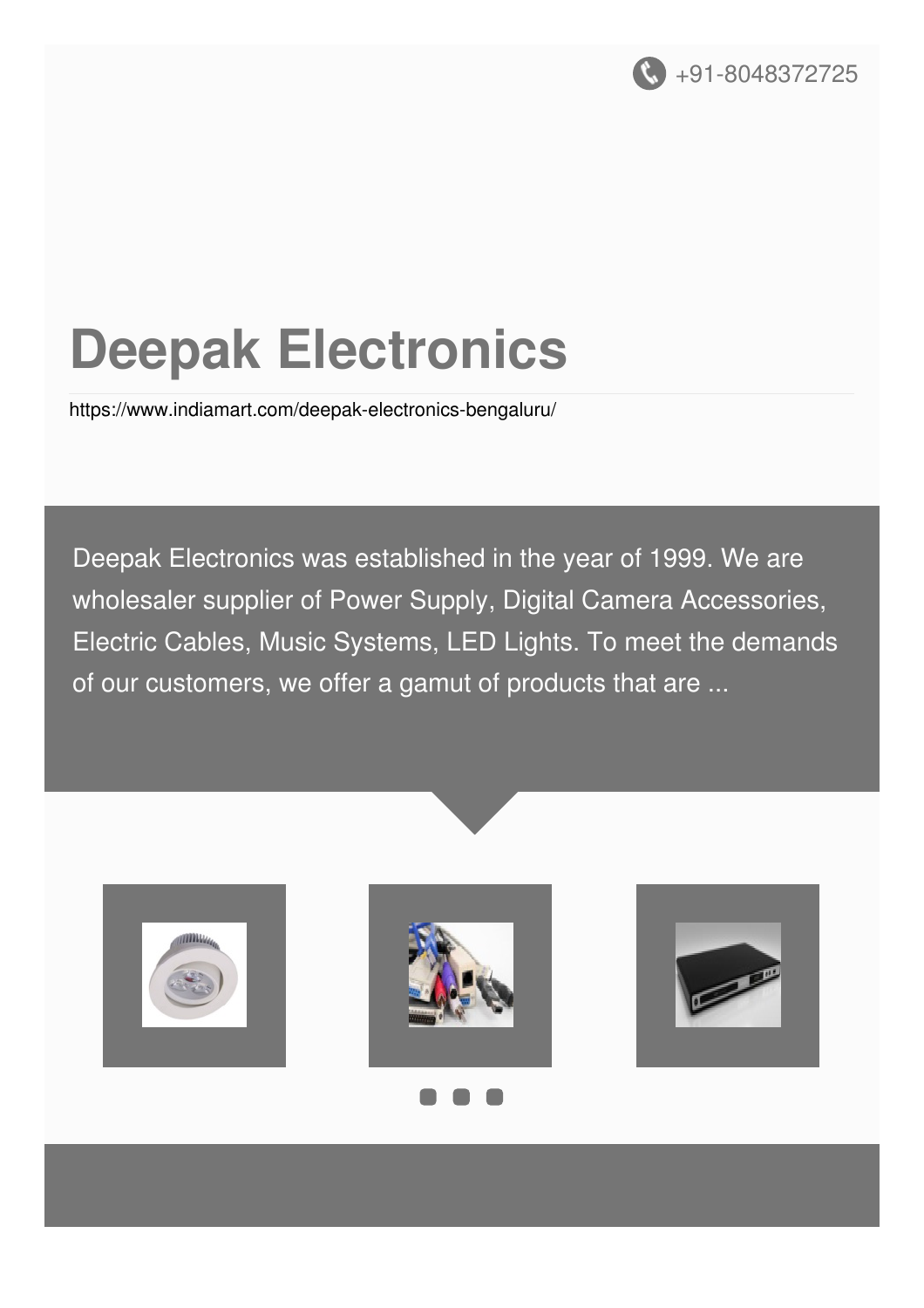### About Us

Deepak Electronics was established in the year of 1999. We are wholesaler supplier of Power Supply, Digital Camera Accessories, Electric Cables, Music Systems, LED Lights. To meet the demands of our customers, we offer a gamut of products that are known for their unmatched quality, high efficiency, tolerance and easy installation. The offered products are thoroughly checked and packed in high grade material for a safe dispatch to the customer.

Our qualified team of professionals and technical personnel follow a result-oriented approach to deliver highest quality products. These professionals are backed with proper knowledge of this domain and provide attention to detail that helps us in maintaining the prevailing industry standards.

#### **For more information, please visit**

<https://www.indiamart.com/deepak-electronics-bengaluru/aboutus.html>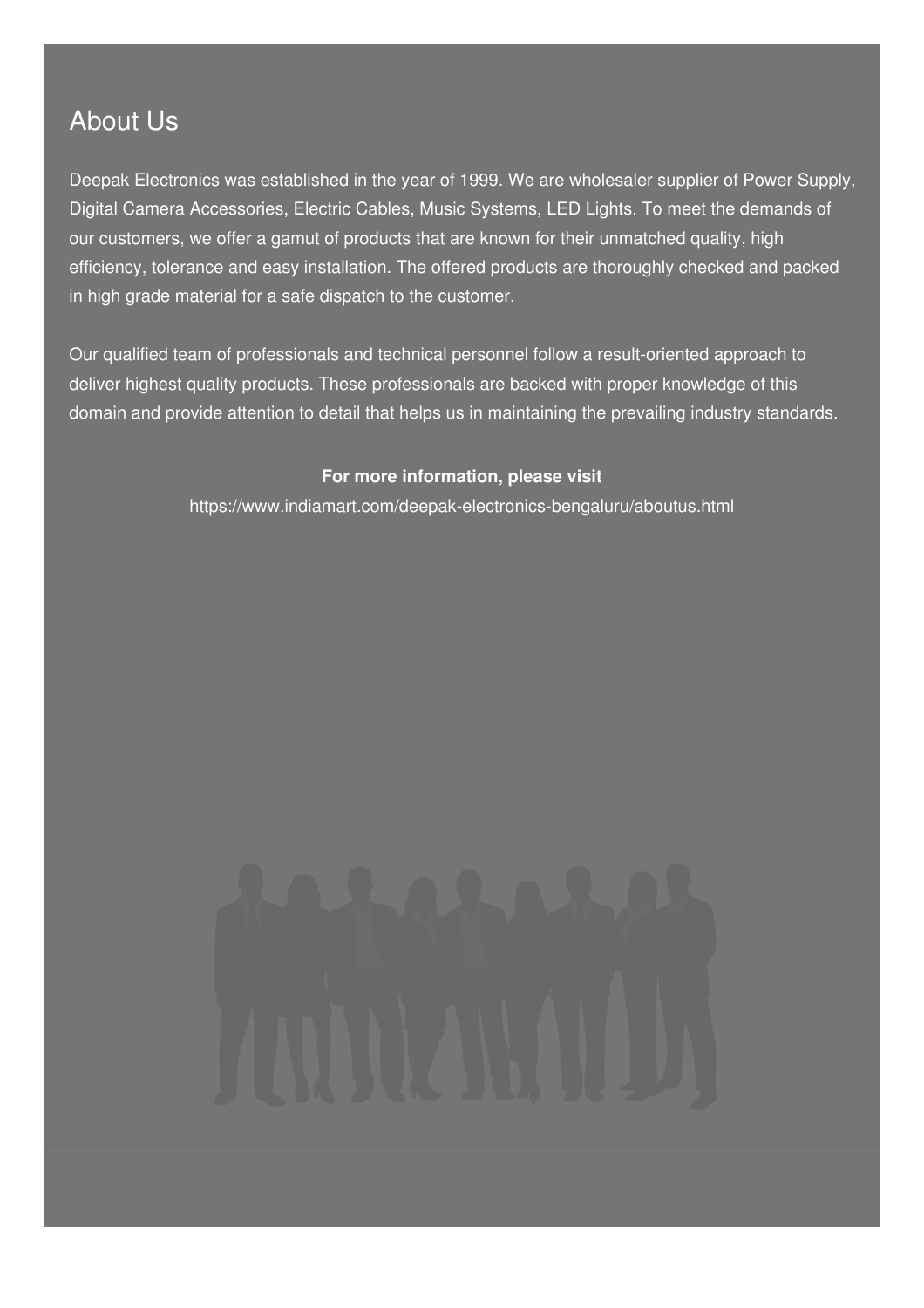#### **LED LIGHTS**



Indoor LED Light



**Industrial LED Lights** 



Round LED Light



Lighting LED Light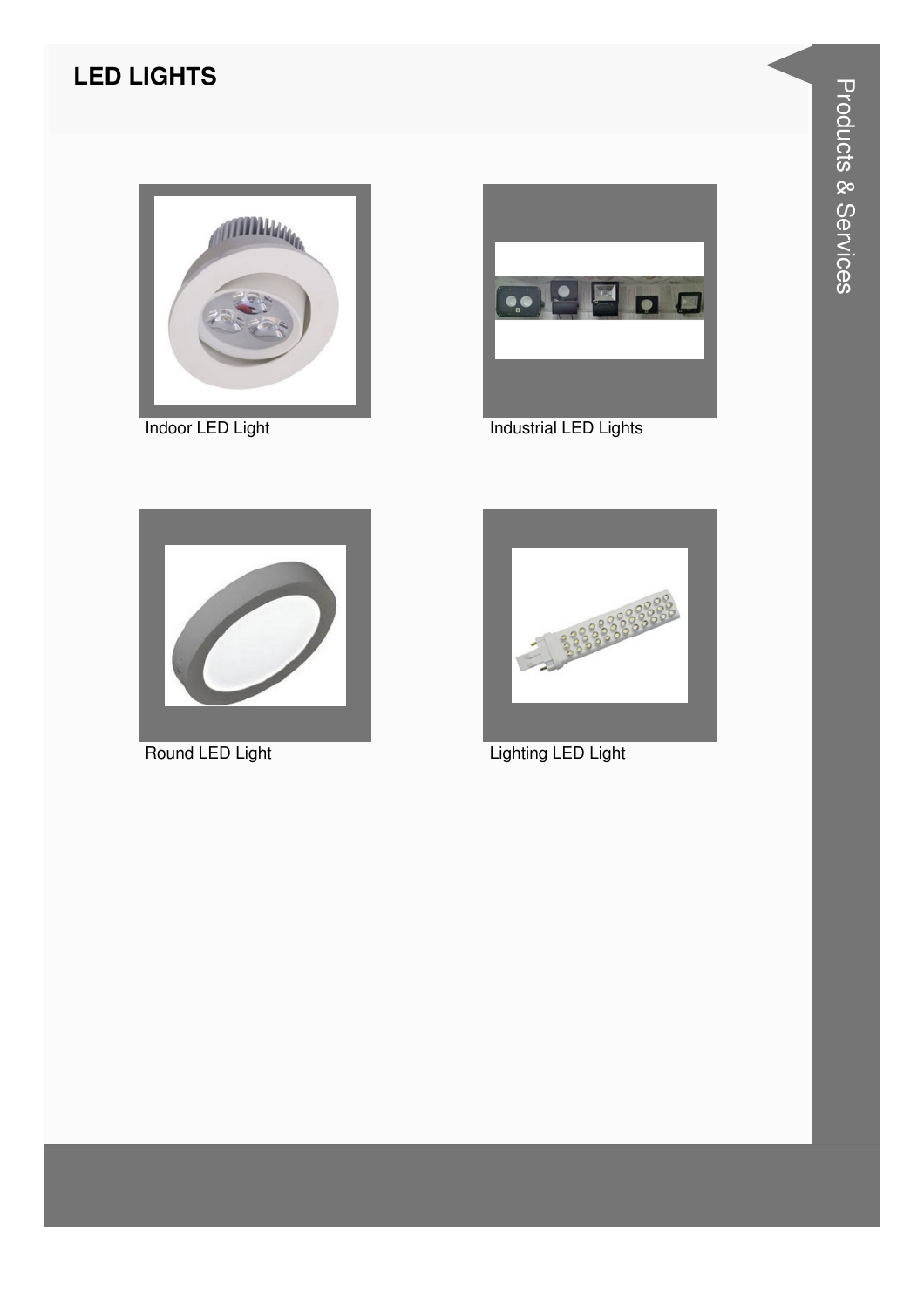#### **ELECTRIC CABLES**



**Computer Cables** 



Video Cables



**Audio Cables**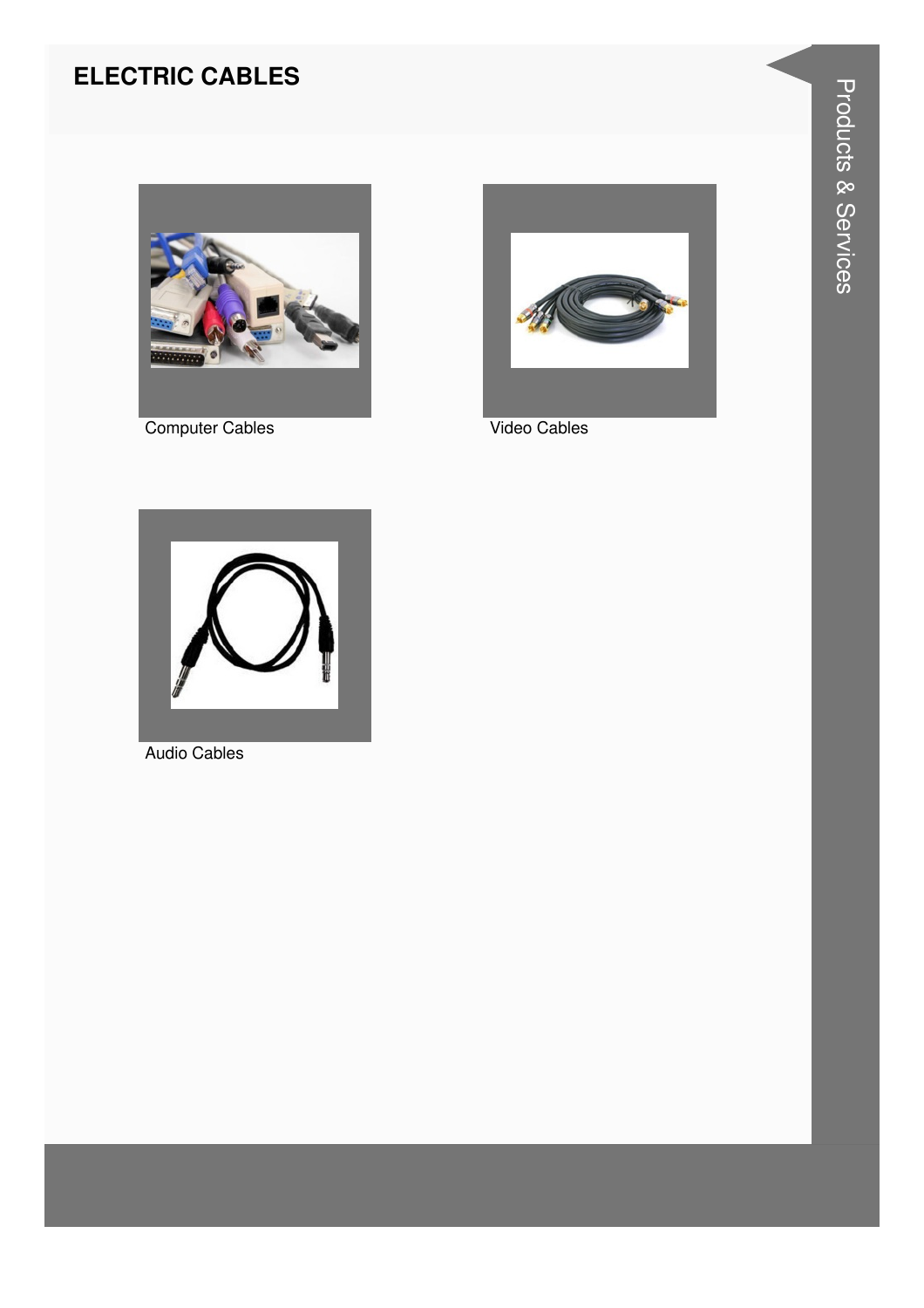#### **POWER SUPPLY**



Rechargeable Battery



Power Bank



**Power Adapters**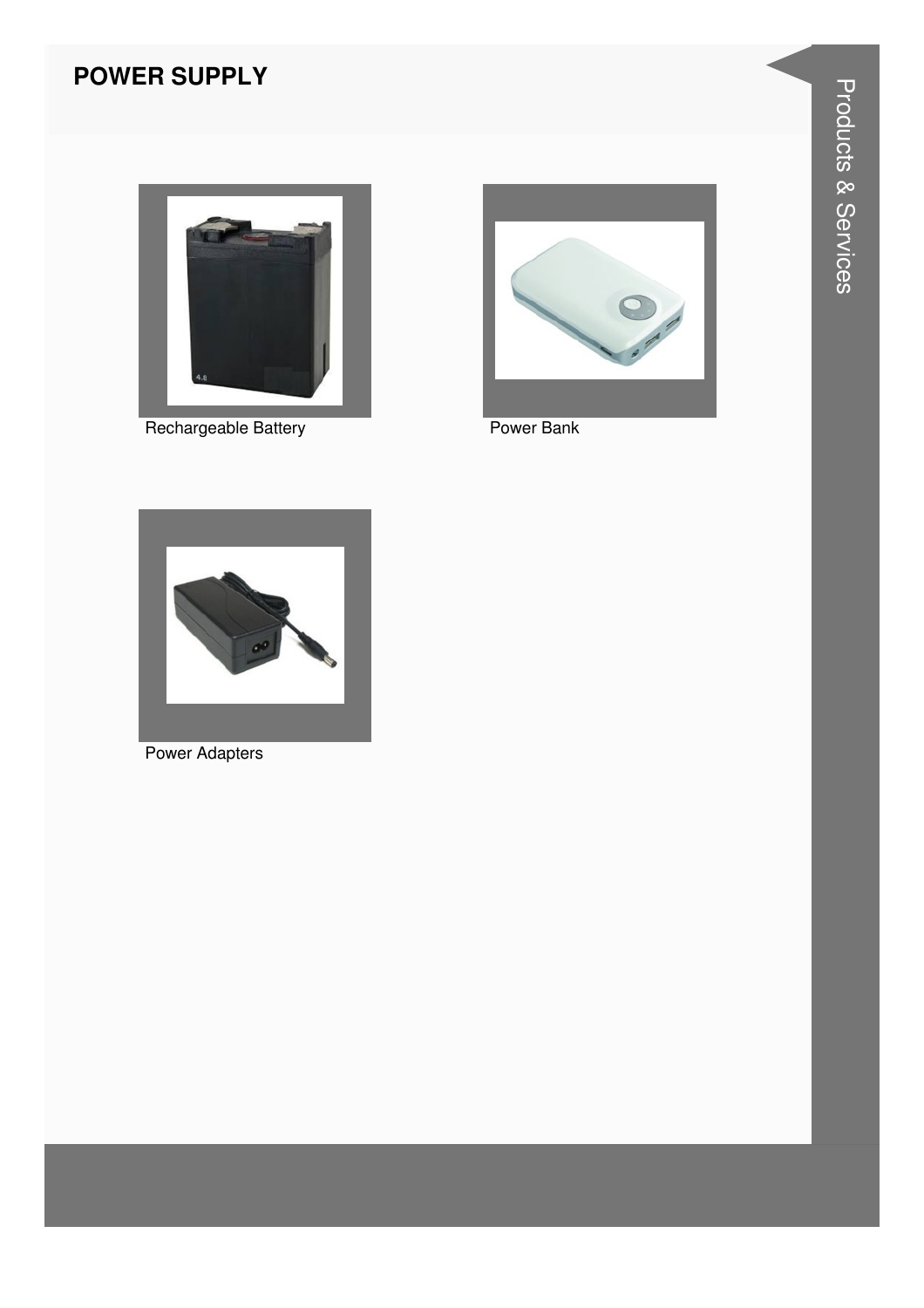#### **OTHER PRODUCTS**



Wifi Dongle



Empower Digital Camera Battery



Godrej Batteries



Rechargeable Cell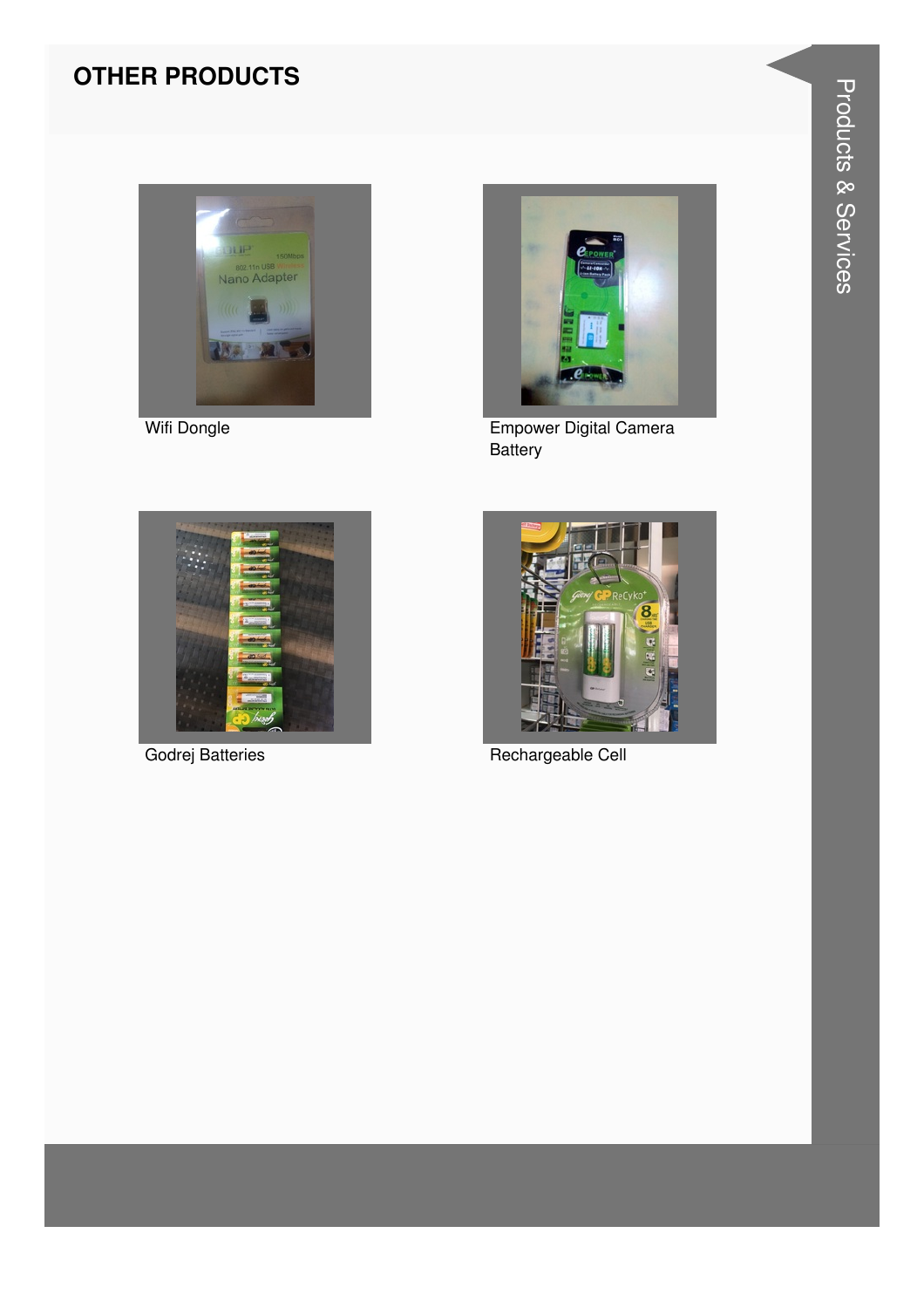#### **OTHER PRODUCTS:**



LED Emergency Light



**DVD Players** 



Home Theater System



Digital Camera Battery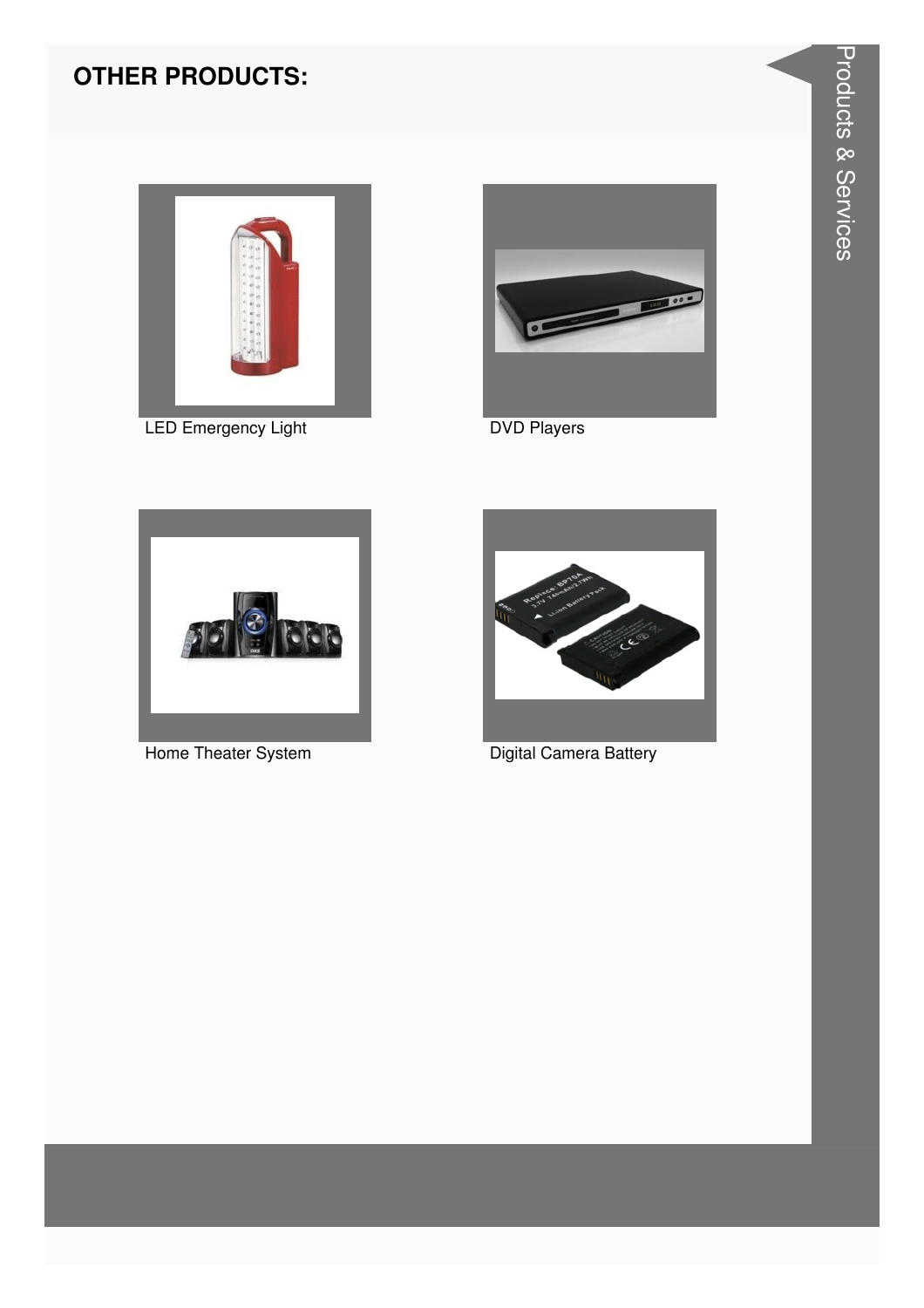## Factsheet

| Year of Establishment            | : 1999                      |
|----------------------------------|-----------------------------|
| <b>Nature of Business</b>        | : Wholesaler                |
| <b>Total Number of Employees</b> | $\therefore$ Upto 10 People |